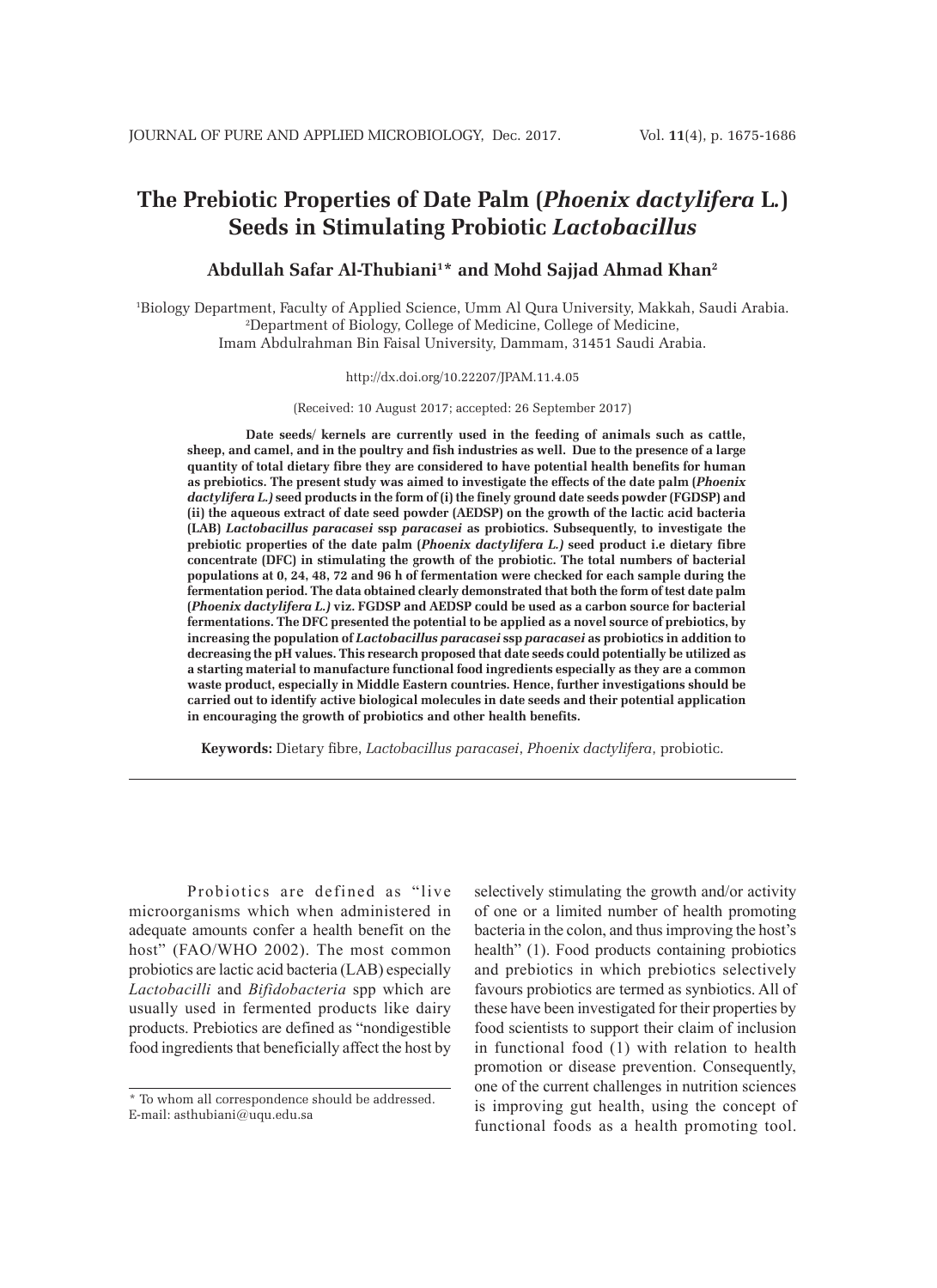According to Gibson et al. (2) and Wang, (3) the scientific criteria that must be met for functional food ingredients to be recognized and classified as prebiotics are that they (i) are able to escape digestion in the upper GIT and not absorbed (ii) are fermented by the intestinal microflora (iii) are a selective substrate that changes colonic bacteria composition by stimulating the growth of beneficial colon bacteria such as Lactobacilli or *Bifidobacteria* spp, and inhibiting the growth of pathogenic bacteria like *Enterobacteriaceae*  and *Clostridium* spp. ( (iii) positively affects the host health by producing short chain fatty acid and antimicrobial compounds such as acids, bacteriocins and  $H_2O_2$ , in addition to adhesion sites and antagonism on growth substrates (iv) can withstand food processing treatments.

The term "dietary fibre" is applied to all non-digestible polysaccharides. Dietary fibre is a common definition that includes resistant starch; non starch-polysaccharides (NSP) such as cellulose, hemicelluloses, pectin and gums; gluco-oligosaccharides; lignin and seaweed polysaccharides and nondigestible oligosaccharides such as fructo-oligosaccharides (FOS), galacto-oligosaccharides (GOS), lactulose and inulin. In addition, some sugars are also considered in this category, such as raffinose, lactose, and stachyose, and sugar alcohols, e.g., sorbitol and xylitol. There are many food additives known to be non-digestible carbohydrates in the small intestinal tract but that are digested in the colon by colonic microbiota (1). Although all dietary fibres are non-digestible polysaccharides but not all dietary fibres are prebiotics, and not all non-digestible oligosaccharides are prebiotic. However, any dietary ingredients such as nondigestible carbohydrates, lipids or proteins that can reach the colon could potentially be considered as prebiotics. The best known prebiotics are currently the non-digestible oligosaccharides such as fructo-oligosaccharides (FOS), inulin, galactooligosaccharides (GOS) and lactulose, all of which are commercially available (4).

Nowadays, there is increasing interest in the investigation, identification and development of novel prebiotic compounds, to support the claim of using functional foods as an alternative approach for promoting health and reducing the risk of diseases (4, 5, 6, 7, 8). In this perspectives, the fruit of the date palm (date), a popular food product in the Middle East, has been claimed for hundreds of years for its nutritional and health benefits in human and animal uses. have been claimed for.

The Date Palm tree (*Phoenix dactylifera* L) is one of the oldest cultivated plants and has been used by man for over 6000 years (9). It is a monocotyledonous woody perennial plant belonging to the *Arecaceae* family, which contains over 200 genera and at least 3000 species (10). The date is composed of a fleshy pericarp and a seed. The seed constitutes on average between 13% and 15% of the date fruit weight (11). Date seeds are also called kernels, pits, stones or pips. They are considered as waste material of the several date processing plants that produce date powders, date juice, date confectionery, date syrup, pitted dates, date chocolate and coated dates. Worldwide production of dates was around 6.9 million tonnes in 2004, from which about 863 thousand tonnes of date seeds were disposed of as a waste product (12).

The chemical constituents of date kernels have been studied by several researchers (12; 13; 14; 15; 16; 17; 18; 19). Based on the nutritional profiles of the fat, mineral, protein and carbohydrate content of the date kernels, it has been suggested that date kernels could be regarded as an excellent source of functional foods with interesting technological functionalities that could also be used as an important source of dietary fibre.

A good source of functional food ingredients, particularly prebiotics, is one that contains a large quantity of carbohydrates, especially non-digestible carbohydrates like dietary fibre. . Dietary fibre concentrates obtained from date kernels could potentially be an inexpensive source of natural dietary fibre and probably a functional food ingredient (12). Noticeably, very limited use of date kernels is currently made despite the many thousands of tons of date kernels that are discarded each year. Thus, exploitation of such waste is very important in date cultivation and to raise income to this sector, especially if that product has a potential use as functional food ingredient in countries where the date palm is grown, such as Middle Eastern countries including Kingdom of Saudi Arabia. Therefore, date kernels have been studied for their potential use in functional foods. In this regard, the date palm kernels being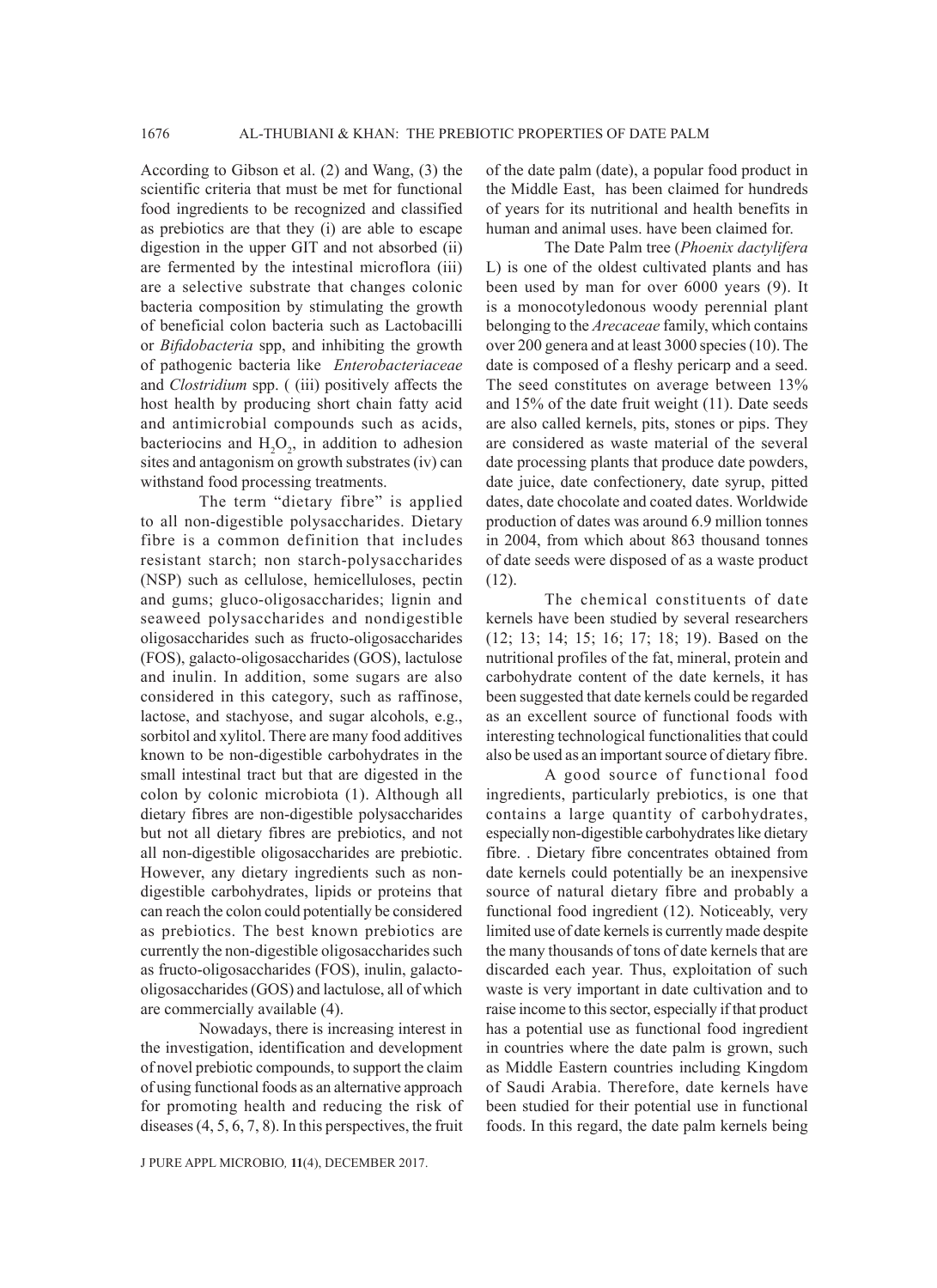an inexpensive rich source of dietary fiber could be exploited as prebiotics and we attempted to investigate its potential to be claimed as functional food. The objectives in this study were therefore firstly, to investigate the effects of the date palm (*Phoenix dactylifera L.)* seed products in two forms (i) finely ground date seeds powders (FGDSP) and (ii) the aqueous extract of date seed powder (AEDSP) on the growth of probiotic lactic acid bacteria (LAB) such as *Lactobacillus paracasei* ssp *paracasei*. Furthermore, an investigation was made into the prebiotic properties of dietary fibre concentrate (DFC) from the date seeds in stimulating the growth of probiotics.

#### **MATERIALS AND METHODS**

### **Preparation of date kernels and their products**

Dates (*Phoenix dactylifera*) were obtained from a local date market in Makkah, Saudi Arabia and kernels were separated from the date flesh by hand-pitting under hygienic conditions. The kernels were soaked in distilled water, washed to remove any adhering date flesh, and then dried at 50 °C for two days before being finely ground to1.0 mm in a heavy-duty grinder (Buhler-Miag laboratory disc mill; model DLFU). The kernel powder was sieved in a laboratory test sieve to remove the husk and the larger size powder  $(1000-700 \mu m)$ was collected and kept refrigerated at 5 °C until needed to prepare the kernel products using the methods as described by Al-Farsi and Lee (12) with little modifications. Three different products were obtained from these date kernels and subsequently used in this study. The first product was the ground raw powder which was obtained after milling as a finely ground date seed powder (FGDSP). This product was dissolved in distilled water to extract the second and the third products. Briefly, 10 g FGDSP was added to 600 ml distilled water and the solution was placed on a hot plate at 45  $\degree$ C, at 120 rpm for 3 h. The aqueous extract was separated from the solid slurry by centrifugation at 1000 rpm for 20 min before being filtered through Whatman No. 4 filter paper. The aqueous supernatant that was collected contains the soluble carbohydrate and is the second product and referred to as the "aqueous extract of date seed powder" (AEDSP). The slurry that remains after collecting the AEDSP is the third

product and comprises the dietary fibre concentrate (DFC).

#### **Bacterial strains used**

The probiotic strain *Lactobacillus paracasei* ssp *paracasei* was isolated from Actimel drinking yoghurt obtained locally and reference strains *Lactobacillus casei* (ATCC 334) and *Eshcherichia coli* EMG 14 (ATCC 23737) were used as control for various biochemical tests and obtained from American Type Culture Collection. The test strains were cultivated and maintained by sub culturing on MRS broth for LAB and Nutrient broth for *E. coli* EMG 14 with 30% (v/v) glycerol at -70°C.

The isolation and identification of the probiotic culture from yoghurt were carried out as a modifications of the methods described by (20, 21). Briefly, 1 ml of yoghurt was homogenized with 9 ml of 0.1% (w/v) sterile Maximum Recovery Diluent (MRD; formulated by adding 1 g peptone to 8.5 g sodium chloride), to obtain a  $10^{-1}$  dilution. A 0.1 ml of the  $10^{-1}$  sample were then surface plated in duplicate onto MRS agar and aerobically incubated at 28°C for 48 h. Furthermore, 0.1 ml of appropriately diluted samples of reference strains was pour-plated in duplicate on MRS agar and treated the same way as the probiotic sample during its incubation. Inoculated plates were covered with a layer of the same medium to create microaerophilic condition. After incubation, five colonies for each sample were selected from MRS plates and subjected to morphological examination, Gram staining and biochemical tests like oxidase and catalase. Further biochemical test was performed using the API 50 CHL test strip (bioMerieux). An API 50 CHL test was carried to determine their sugar fermentation patterns. The positive and negative fermentation results were reported as described in the manufacturer's handbook and the species identification made by a computer program which was used to analyzed the results, as recommended by the manufacturer (bioMerieux).

### **Fermentation protocol**

### **Prebiotic – supplemented growth media**

The fermentation media used in this study for the first and second fermentation assays were prepared by modifying MRS-Oxoid selective media for LAB. In the first fermentation assay,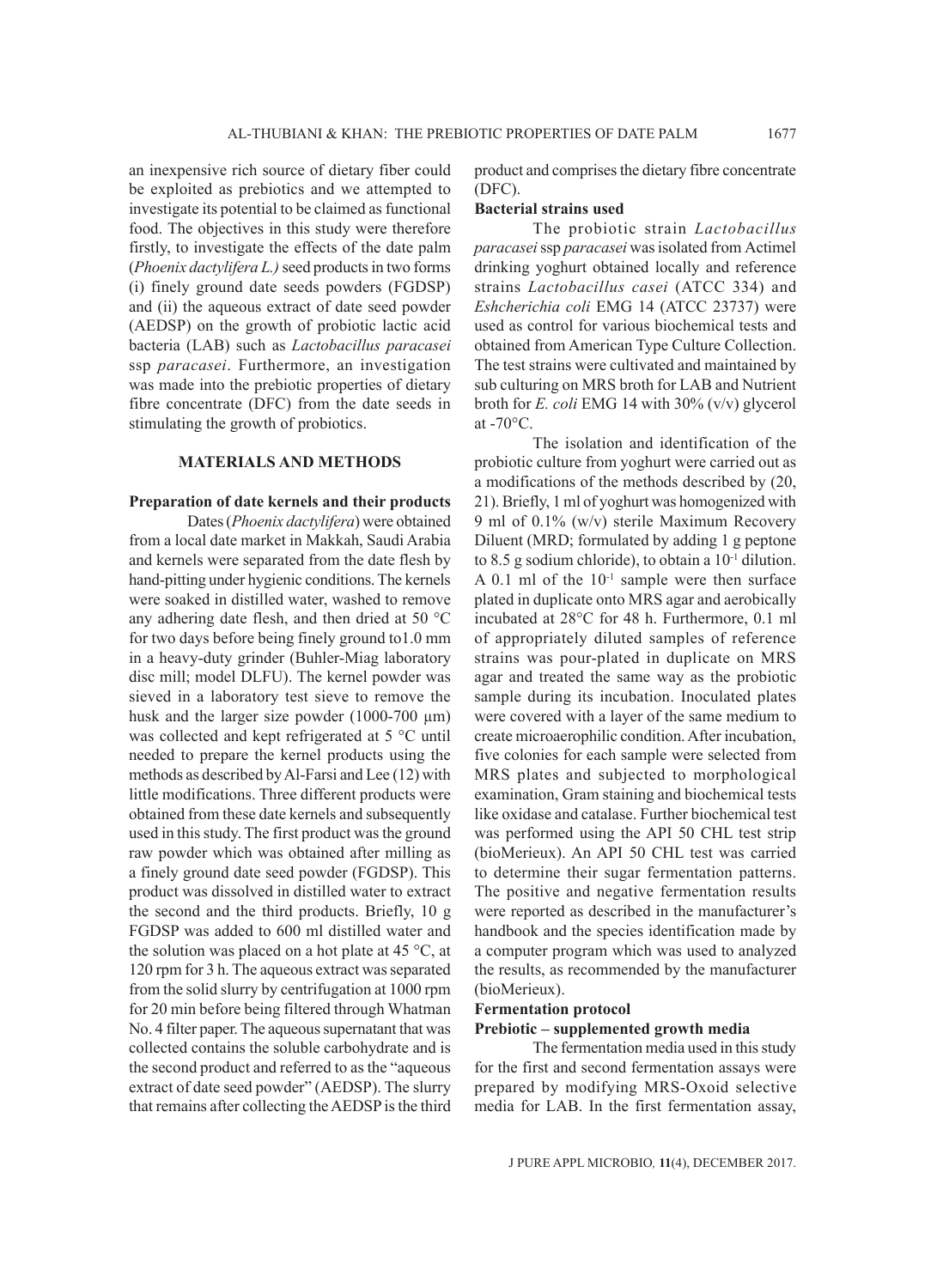MRS with no additional carbon source was used (MRS-C medium as prepared laboratory contains g/L): Peptone,10g; Lab-Lemco powder 8.0; Yeast Extract, 4.0; Sorbitan mono-oleate,1ml; Dipotassium hydrogen Phosphate,2.0; Sodium acetate,5.0; Triammonium citrate,2.0; Magnesium Sulfate  $7H_2O$ ; 0.2; Magnesium Sulfate  $4H_2O$ , 0.05; pH  $6.2 \pm 0.2$ . It was prepared by removing the glucose substrate from the MRS-Oxoid and adding the remaining ingredients listed on the MRS-Oxoid. In the second fermentation assay, MRS was prepared without peptone, glucose, yeast extract and Lab- Lemco powder (MRS-Min medium used in second fermentation assay contains g/L): Sorbitan mono-oleate;1ml; Dipotassium hydrogen Phosphate,2.0; Sodium Acetate,5.0; Triammonium citrate,2.0; Magnesium Sulfate  $7H<sub>2</sub>O$ ; 0.2; Magnesium Sulfate  $4H<sub>2</sub>O$ ; 0.05; pH 6.2  $\pm$  0.2). These media were used in this study with the addition of the three different date seed products i.e. FGDSP, AEDSP and DFC. The fermentation medium used for the third fermentation assay was prepared by using distilled water supplemented by each of the three different date seeds products

#### (Table 1).

### **Fermentation assays**

The three fermentation assays were carried out following the same procedure and under the same conditions with the different tested substrates (FGDSP, AEDSP and DFC). All these different media were prepared in blue–jacketed flasks (30 ml). The flasks were filled with 30 ml growth medium (MRS-C, MRS-Min or distilled water  $+$  test substrate) and then, the media was sterilized by autoclaving (121°C, 15 min). To start the fermentation assays, each flask was inoculated with 100 µl of probiotic *Lactobacillus*  (*L. paracasei* ssp *paracasei*. The inoculum culture was prepared by inoculating MRS medium and incubating it overnight. 1 ml was taken from that culture and used to inoculate 10 ml of fresh MRS- Oxoid medium. The culture was grown for 4-6 h before running the experiment. All the fermentation assays in this study were carried out under aerobic environment conditions at 28°C in a shaking incubator (170 rpm). The fermentation was run in triplicate for each sample.

| Growth medium V) /30 ml<br>medium) FGDSP                                                                                | Growth medium V) /<br>30 ml medium) (AEDSP)                                               | Growth medium V) /30 ml<br>medium) (FGDSP, AEDSP and<br>DFC)                           |
|-------------------------------------------------------------------------------------------------------------------------|-------------------------------------------------------------------------------------------|----------------------------------------------------------------------------------------|
| First fermentation                                                                                                      | Second fermentation                                                                       | Third fermentation                                                                     |
| 30 ml MRS-C <sup>a</sup>                                                                                                | 30 ml Distilled water                                                                     | 30 ml Distilled water                                                                  |
| 30 ml MRS-C + $0.06g$ FGDSP <sup>b</sup>                                                                                | 30 ml Distilled water $+$ 0.6ml AEDSP <sup>a</sup>                                        | $30$ ml Distilled water +<br>$0.6ml$ AEDSP <sup>a</sup>                                |
| $30$ ml MRS-C +0.15g FGDSP                                                                                              | 30 ml MRS-Oxoid                                                                           | 30 ml Distilled water<br>$+0.6g$ FGDSP <sup>b</sup>                                    |
| 30 ml MRS-C + $0.6g$ FGDSP                                                                                              | $30$ ml MRS-Oxoid $+0.6$ ml AEDSP                                                         | $30$ ml MRS-Oxoid +<br>0.6 ml AEDSP                                                    |
| 30 ml MRS-Oxoid c                                                                                                       | $30$ ml MRS-Min $\frac{b}{b}$                                                             | $30$ ml MRS-Min $\frac{1}{6}$                                                          |
| 30 ml distilled water                                                                                                   | $30$ ml MRS-Min $+0.6$ ml AEDSP                                                           | $30$ ml MRS-Min +<br>0.6 ml AEDSP                                                      |
| MRS-C without glucose<br>substrate; $\frac{b}{c}$ : FGDSP:                                                              | <sup>a</sup> : AEDSP: aqueous extract of date<br>seed powder; <sup>b</sup> MRS-Min : free | <sup>a</sup> DFC: Dietary fibres concentrate,<br><b>FGDSP</b> Finely ground date seeds |
| Finely ground date seeds powders.<br>c commercially available<br>preparation containing glucose<br>as the carbon source | from Carbon and Nitrogen sources.                                                         | powders <sup>3</sup> AEDSP: aqueous extract<br>of date seed powder.                    |

**Table 1.** Different concentrations of tested FGDSP, AEDSP and DFC product (fermentation media), using isolated same probiotic strain and growth conditions.

Probiotoc strain: *L. paracasei;* 

Growth condition (incubated aerobically with shaking at 28°C, for 96 h).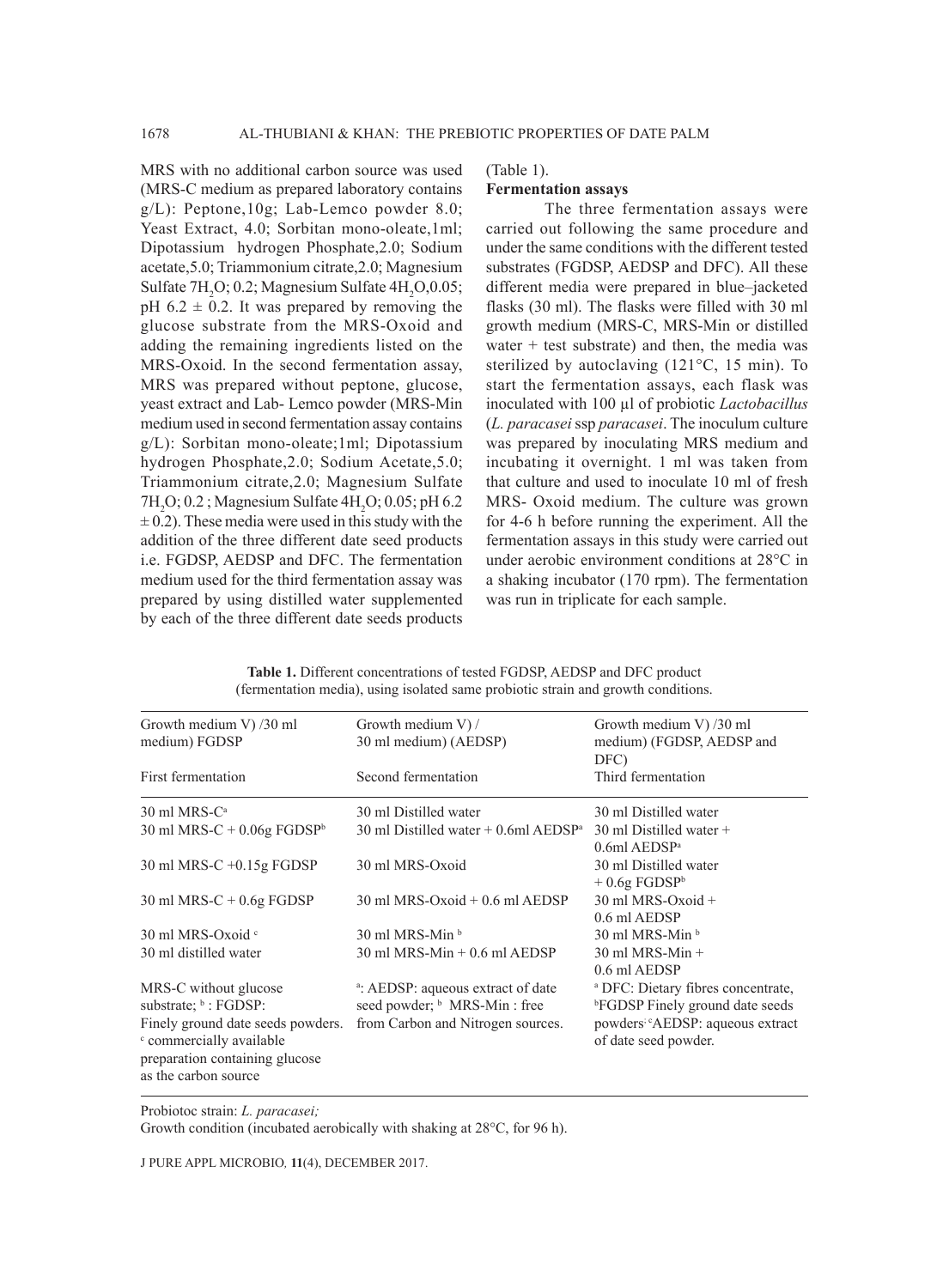# **First fermentation assay to determine probiotic's ability to utilize finely ground date seed powder (FGDSP)**

The first fermentation assay was conducted by using the FGDSP in the flasks. It was carried out on six different samples, four samples that contained different concentrations of FGDSP in synthetic MRS (MRS-C). Two control flasks were used, one with distilled water and another one with fully supplemented MRS (commercially available from Oxoid, and described as MRS- Oxoid).

# **Second fermentation assay to determine probiotic's ability to utilise the aqueous extract of date seed powder (AEDSP)**

The second fermentation assay was conducted by using the AEDSP in the flasks. It was carried out on six different samples; distilled water, distilled water  $+ 0.6$  ml AEDSP, MRS-Oxoid, MRS-Oxoid + 0.6 ml AEDSP, MRS-Min and MRS-Min + 0.6 ml AEDSP. All these samples in this assay contained the same amount of AEDSP, using the amount that resulted in optimal growth

| Sample                                | Microscopic morphology                                                                                                                       | Viable<br>count          | Catalase | Oxidase | Identification<br>by the API<br>50 CHL test |  |
|---------------------------------------|----------------------------------------------------------------------------------------------------------------------------------------------|--------------------------|----------|---------|---------------------------------------------|--|
| Lb. casei(lab Stock<br>culture)Smooth | $G$ +ve short rods. Circular,<br>convex and white colonies.<br>different sizes, surface and<br>entire edge, non-motile,<br>non-spore forming | $\overline{\phantom{a}}$ | $-ve$    | $-ve$   | Lb. casei                                   |  |
| Actime <sup>la</sup>                  | $G$ +ve short rods.<br>Non-motile, non-spore<br>forming small colonies                                                                       | $1.21 \times 10^{7}$     | $-ve$    | $-ve$   | L. paracasei ssp<br>paracasei <sup>b</sup>  |  |

# **Table 2.** Characterization and identification of selected LAB

a Drinking yoghurt. b *" Lactobacillus casei* ssp *casei* identified as *Lactobacillus paracasei* ssp *paracasei* with API 50 CH".

**Table 3.** First fermentation assay: Enumeration (CFU /ml) of probiotic using different amounts of finely ground date seed powder (FGDSP) as substrate

| Samples                                                                                                        | 0 <sub>h</sub>                                                                                                       | 24 h                                                                                                             | 48 h                                                                                                                         | 72 h                                                                                                                          | 96 h                                                                                                                            |  |
|----------------------------------------------------------------------------------------------------------------|----------------------------------------------------------------------------------------------------------------------|------------------------------------------------------------------------------------------------------------------|------------------------------------------------------------------------------------------------------------------------------|-------------------------------------------------------------------------------------------------------------------------------|---------------------------------------------------------------------------------------------------------------------------------|--|
| MRS-C<br>$MRS-C + 0.06g FGDSP$<br>$MRS-C +0.15g$ FGDSP<br>$MRS-C + 0.6g FGDSP$<br>MRS-Oxoid<br>Distilled water | $1\times 10^5$<br>$1\times 10^5$<br>$1 \times 10^{5}$<br>$1 \times 10^{5}$<br>$1 \times 10^{5}$<br>$1 \times 10^{5}$ | $3 \times 10^8$<br>$6 \times 10^{8}$<br>$4\times 10^8$<br>$5 \times 10^8$<br>$4\times 10^8$<br>$3 \times 10^{6}$ | $4 \times 10^{10}$<br>$3 \times 10^{10}$<br>$3 \times 10^{10}$<br>$4 \times 10^{10}$<br>$3 \times 10^{12}$<br>$7\times 10^6$ | $8 \times 10^{10}$<br>$6 \times 10^{10}$<br>$1 \times 10^{11}$<br>$1 \times 10^{11}$<br>$2 \times 10^{11}$<br>$2 \times 10^6$ | $2 \times 10^{13}$<br>$3 \times 10^{13}$<br>$2 \times 10^{14}$<br>$2 \times 10^{14}$<br>$3 \times 10^{14}$<br>$1 \times 10^{6}$ |  |
|                                                                                                                |                                                                                                                      |                                                                                                                  |                                                                                                                              |                                                                                                                               |                                                                                                                                 |  |

**Table 4.** Enumeration (CFU /ml) of probiotic using aqueous extract of date seed powder (AEDSP)

| Samples                         | 0 <sub>h</sub>    | 24 h              | 48 h            | 72 h              | 96 h              |  |
|---------------------------------|-------------------|-------------------|-----------------|-------------------|-------------------|--|
| Distilled water                 | $5 \times 10^5$   | $8\times 10^6$    | $8\times 10^5$  | $3 \times 10^{5}$ | $1 \times 10^{5}$ |  |
| Distilled water $+$ 0.6ml AEDSP | $3 \times 10^{5}$ | $1 \times 10^6$   | $1 \times 10^7$ | $2 \times 10^7$   | $2 \times 10^7$   |  |
| MRS-Min                         | $4 \times 10^{5}$ | $2 \times 10^7$   | $5 \times 10^7$ | $2 \times 10^7$   | $2 \times 10^7$   |  |
| $MRS-Min + 0.6$ ml AEDSP        | $4 \times 10^{5}$ | $2 \times 10^8$   | $1 \times 10^8$ | $1\times 10^8$    | $1\times 10^8$    |  |
| MRS-Oxoid                       | $5 \times 10^5$   | $3 \times 10^{9}$ | $3 \times 10^7$ | $6\times 10^7$    | $2 \times 10^7$   |  |
| $MRS-Oxoid+0.6$ ml $AEDSP$      | $4 \times 10^{5}$ | $2\times 10^9$    | $3 \times 10^7$ | $4 \times 10^7$   | $3 \times 10^{7}$ |  |
|                                 |                   |                   |                 |                   |                   |  |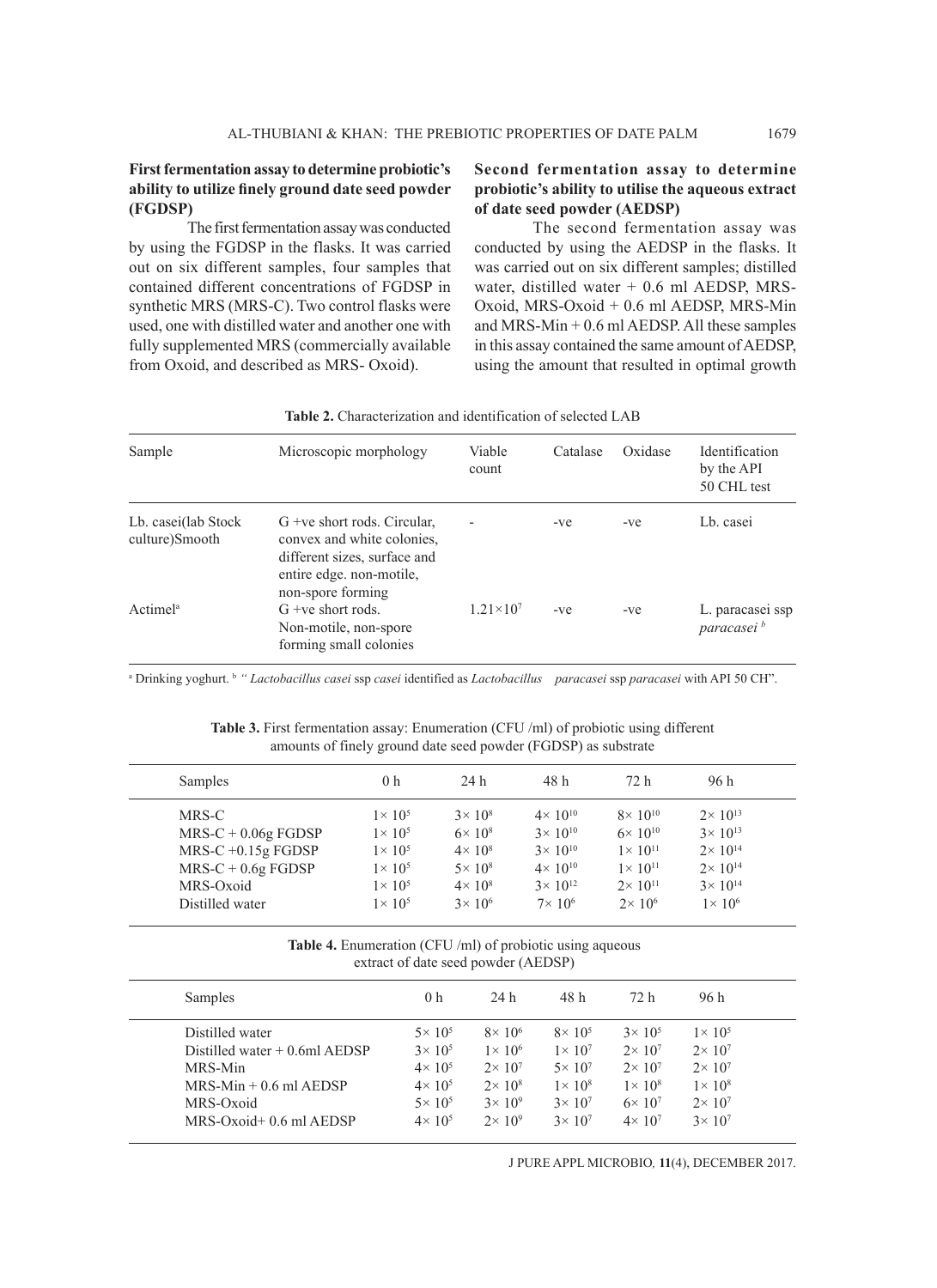in the first fermentation assay. Three control flasks were also used, distilled water, MRS-Oxoid and MRS-C.

**Third fermentation assay to determine probiotic ability to utilise the three date seed products (FGDSP, AEDSP and dietary fibre concentrate (DFC))**

The third fermentation assay was conducted using the dietary fibre concentrate (DFC), in addition to another two date seed products, the finely ground date seed powder (FGDSP), aqueous extract of date seed powder (AEDSP) in the flasks. The three samples, each was containing 30 ml distilled water, different date seeds substrate (DFC, FGDSP or AEDSP), at the same quantity was identified from the first fermentation assay. One control flask containing 30 ml distilled water was also used. For each test

substrate, the total viable count was carried out over 0, 24, 48, 72 and 96 h respectively. The total viable count was carried out as described previously in section with the difference that the initial and final pH was checked and recorded for each tested sample after 0 and 96 h fermentation

## **RESULTS**

# **Isolation, identification and characterization of selected probiotic strains isolated from yoghurt**

A total of 10 isolates were counted and isolated from Actimel drinking yoghurt. These colonies were representative of all the colonies and displayed the general features of LAB. They were all Gram positive, short rods, non-spore forming, catalase negative and oxidase negative. Isolated probiotic strains grew in MRS media and reduced



**Fig. 1.** Enumeration of probiotic using different amounts of finely ground date seed powder (FGDSP): The number of probiotic colony forming units (CFU/ml) after 0, 24, 48, 72 and 96 h incubation to determine the ability of the probiotic to utilise the finely ground date seed powder (FGDSP); MRS-C + 0.6g FGDSP, MRS-C +0.15g FGDSP and MRS-C + 0.06g FGDSP

**Table 5.** Enumeration (CFU /ml) of probiotic using DFC, FGDSP and AEDSP

| Samples                       | 0 <sub>h</sub>    | 24 h            | 48 h            | 72 h            | 96 h              |
|-------------------------------|-------------------|-----------------|-----------------|-----------------|-------------------|
| Distilled water               | $2 \times 10^4$   | $6\times 10^6$  | $7\times 10^6$  | $2 \times 10^6$ | $1 \times 10^{6}$ |
| Distilled water $+0.6g$ DFC   | $2 \times 10^{4}$ | $6\times 10^6$  | $7\times 10^6$  | $8\times 10^6$  | $6 \times 10^{6}$ |
| Distilled water $+0.6g$ FGDSP | $2 \times 10^{4}$ | $5 \times 10^7$ | $9 \times 10^7$ | $2 \times 10^8$ | $1 \times 10^8$   |
| Distilled water $+0.6g$ AEDSP | $2 \times 10^{4}$ | $5 \times 10^6$ | $5 \times 10^6$ | $1\times 10^6$  | $5 \times 10^5$   |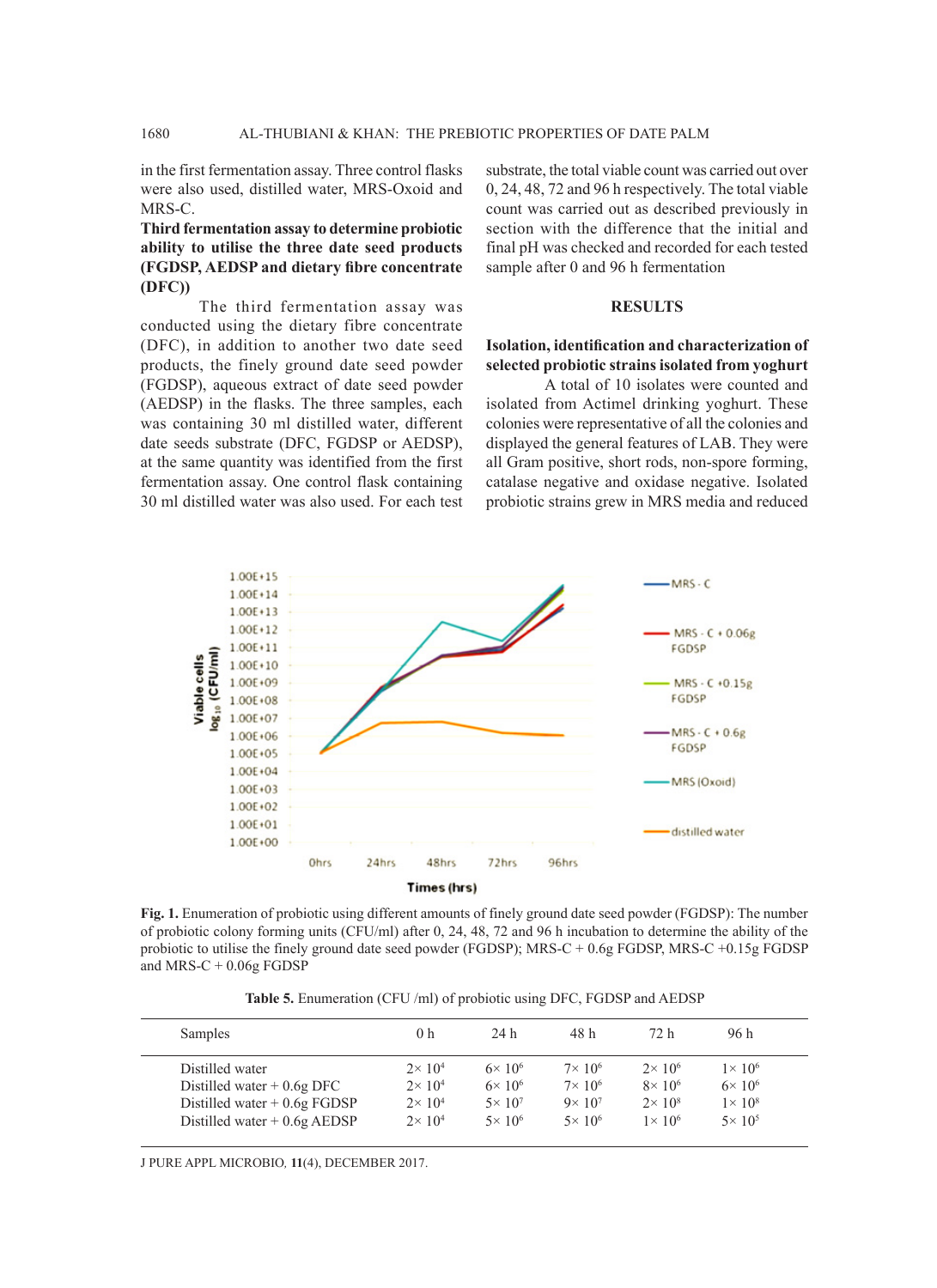the pH of the medium from 6.2 to 3.9. For these 10 isolates, further identification was carried out by using the API 50 CHL test, which identified each of the samples as *Lactobacillus casei* ssp *casei*. The total viable count of the yoghurt was  $1.21\times10^{7}$ CFU/ ml. The API 50 CHL characterization was also conducted on the LAB laboratory stock culture and the API 50 CHL test confirmed the strain as being *Lactobacillus casei* (Table 2).

# **Viable count of probiotics using different amounts of finely ground date seed powder (FGDSP) as carbon source (First fermentation assay)**

The ability of the probiotic microorganisms to utilise the finely ground date seed as a carbon source was determined by counting the colony forming units during the fermentation period (sampling after 0, 24, 48, 72, and 96 hours incubation). The results shown in table 3 indicate that MRS-C broth containing different concentrations of FGDSP (06, 0.15 and 0.6 g/30 ml) all support the growth of the probiotic culture. In each case, the total cell number of probiotic increased after 24, 48 and 72 hr in contrast with the negative control (distilled water) in which the probiotic cell number increased only slightly. After 48 h incubation the distilled water failed to support further growth.

The highest rate of growth was observed in MRS-Oxoid, then in the MRS-C  $+0.6g$  FGDSP with less growth being observed in MRS-C +0.15g, then FGDSP MRS- $C + 0.06g$  FGDSP. The most surprising observation in this fermentation assay was the decrease in the pH values from 6.2 to 3.9 in distilled water, the same as MRS-Oxoid, MRS-C +  $0.6g$  FGDSP, MRS-C +0.15g and MRS-C +  $0.06g$ FGDSP (Figures 1 and 2).

In general, an increase in the numbers of probiotic was reported in response to the addition of the date seed product (FGDSP) during the fermentation period (96 h), in addition to reducing the pH.

# **Enumeration of probiotics using aqueous extract of date seed powder (AEDSP) as carbon source (Second fermentation assay)**

As shown in the table 4, the addition of 0.6 ml of AEDSP positively affects the total cell numbers of probiotic populations in the flasks of all the test media. The total cell number of probiotics was observed to increase after 24 hr incubation in the MRS-Oxoid positive control with fewer numbers being observed in MRS-Oxoid + 0.6 ml, and fewer again in MRS-Min containing 0.6 ml AEDSP and in the distilled water 0.6 ml of AEDSP.

As observed in the first fermentation assay, the probiotic cell numbers in the FGDSP in the negative control (distilled water), increased during the first 24 h, but after 48 hrs incubation,

Generally, an increase in the total cell number of the probiotic was reported in response to the addition of AEDSP during the total fermentation period (96 h). The most significant



#### Growth media

**Fig. 2.** Changes in pH values of FGDSP cultures after 96 h incubation in the presence of the substrates as indicated. The starting pH is shown in blue and the final pH in red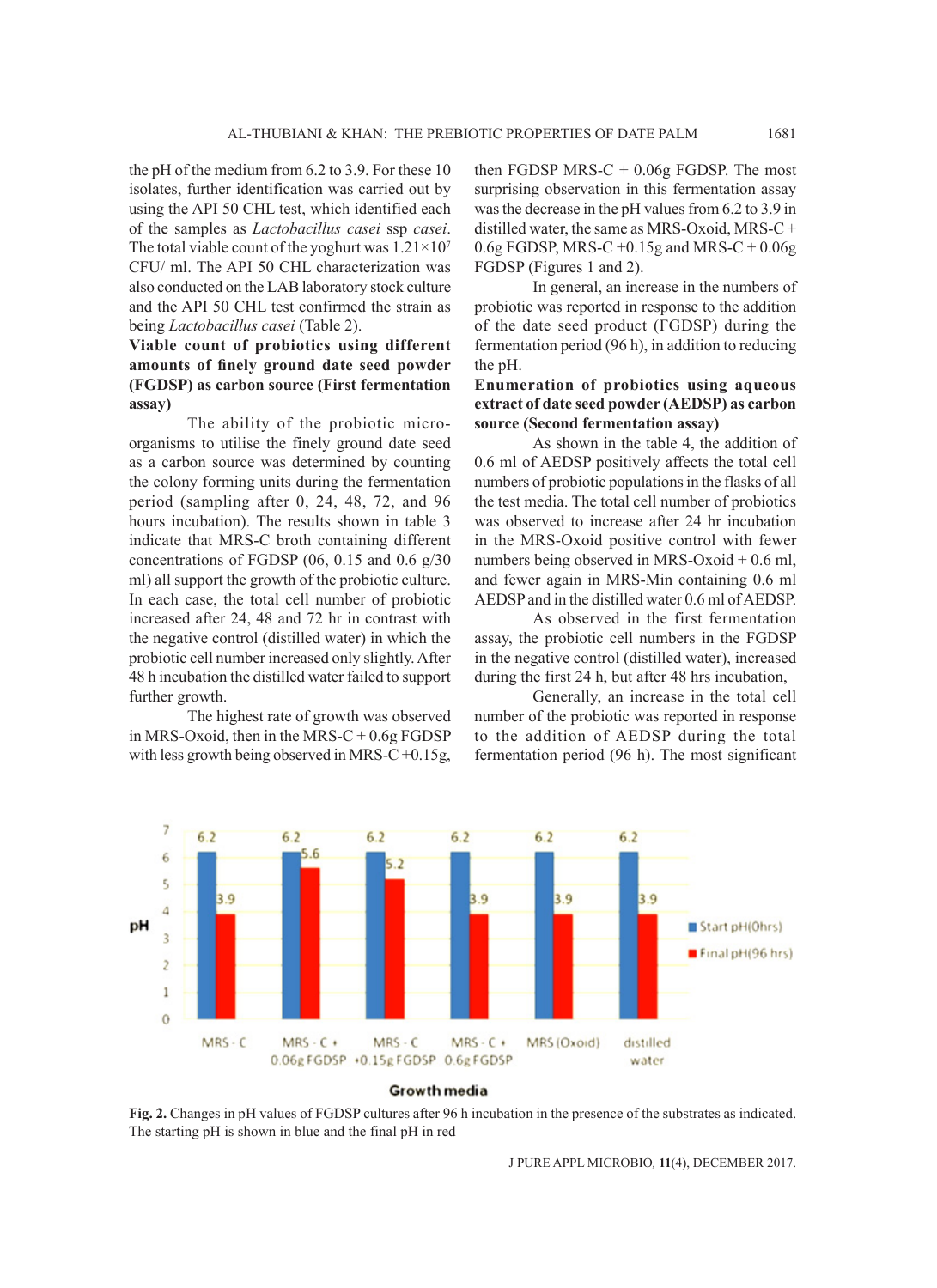observation in this assay was that there were no changes in the pH values in the flasks of the MRS-Min + 0.6 ml AEDSP compared to the MRS-Min control flask despite the fact that an increase in the total bacterial number was observed. In the other flasks the pH values decreased as the population number increased (Figure 7).

Comparing the probiotics growth rate and their ability to use the potential prebiotic in MRS- $Min + 0.6$  ml AEDSP and distilled water containing the same amount of the AEDSP, helped identify the optimum medium and this amount was used to grow the probiotic in the third fermentation assay. Given the results, distilled water supplemented with the date seed substrate was identified as a possible alternative medium to the MRS-Min

supplemented with a date seed substrate, because it is a more economic option when translated to industrial scale.

**Comparison of the ability of the probiotic**  *Lactobacillus* **to utilize the three date seed substrates (dietary fibre concentrate, FGDSP and AEDSP)**

The results shown in table 4 indicate that the DFC was utilized by the probiotic *Lactobacillus*. The total bacterial numbers in the negative control flask (distilled water) were compared with the other flask containing DFC during the fermentation period. The latter (DFC) may have supported the probiotic *Lactobacillus* growth especially after 48 h incubation (Figure 4). A pH decrease was observed with the test samples of the DFC, pH 3.8 (Figure



**Fig. 3.** Changes in pH values of the same amount of aqueous extract of date seed powder (AEDSP): The starting (blue) and final pH (red) after (96 h) incubation for aqueous extract of date seed powder (AEDSP); Distilled water + 0.6 ml AEDSP, MRS-Min + 0.6 ml AEDSP and MRS-Oxoid + 0.6 ml AEDSP



**Fig. 4.** Enumeration of probiotic using the date seed product; dietary fibre concentrate (DFC): the number of probiotic colony forming units (CFU/ml) after 0, 24, 48, 72, 96 h incubation to determine probiotic ability to utilise the dietary fibre concentrate (DFC) and distilled water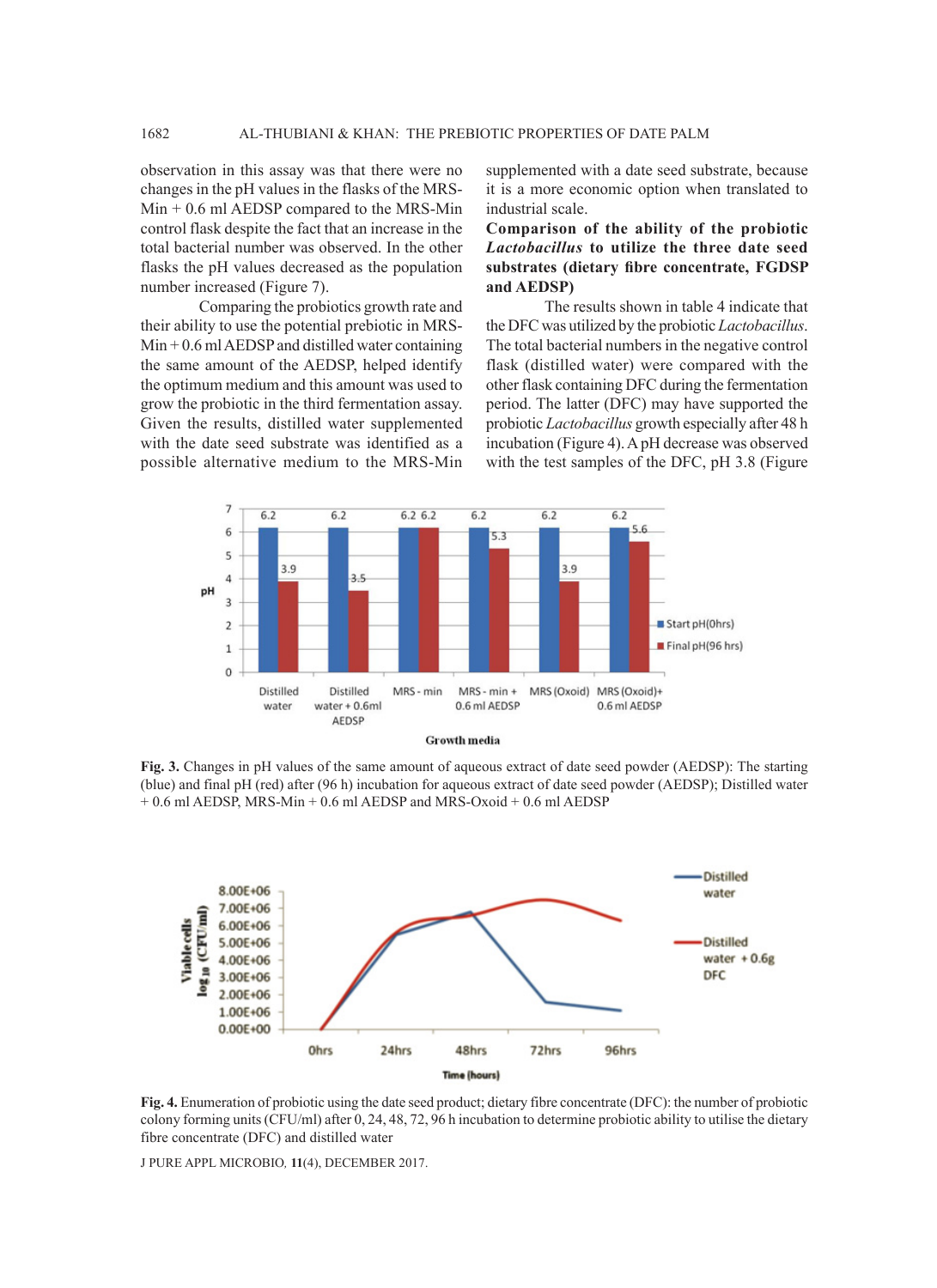5). An increase in the total cell numbers of the probiotic was also observed in the flasks containing FGDSP and AEDSP, and a pH decrease was also observed.

The highest probiotic *Lactobacillus* populations were observed in the flask containing the FGDSP with fewer numbers being observed in the DFC flask and a similar quantity observed in the AEDSP flask (Figure 6). In general, the probiotic *Lactobacillus* seems to utilize DFC as a carbon source, and an increase in the total number of probiotic populations were observed in response to the addition of each of the date seed products DFC, FGDSP and AEDSP over the course of the fermentation period (96 h).

# **DISCUSSION**

This is the first study that has used the three date seed products, finely ground date seed powder, (FGDSP); an aqueous extract of date seed powder (AEDSP) and dietary fibre concentrate (DFC) and studied their effects on the growth of the dairy probiotic *Lactobacillus* (*L*. *paracasei*  ssp *paracasei*). The main reasons to divide the date seeds into three tested products in this study were: first, there was no available information so far about their biological effects on microbial growth, especially probiotics which was the main interest of this study. Secondly, to provide some data in relation to their potential use in functional





**Fig. 5.** Changes in pH values during fermentation of the three date seed products: The starting (blue) and final (red) pH after (96 hrs) incubation for the three date seed product; DFC, FGDSP and AEDSP



**Fig. 6.** Comparison of the three date seeds products to be used as a substrate by probiotic lactobacilli; the number of probiotic colony forming:units (CFU/mL) after 0, 24, 48, 72, 96 h; (DFC, FGDSP and AEDSP)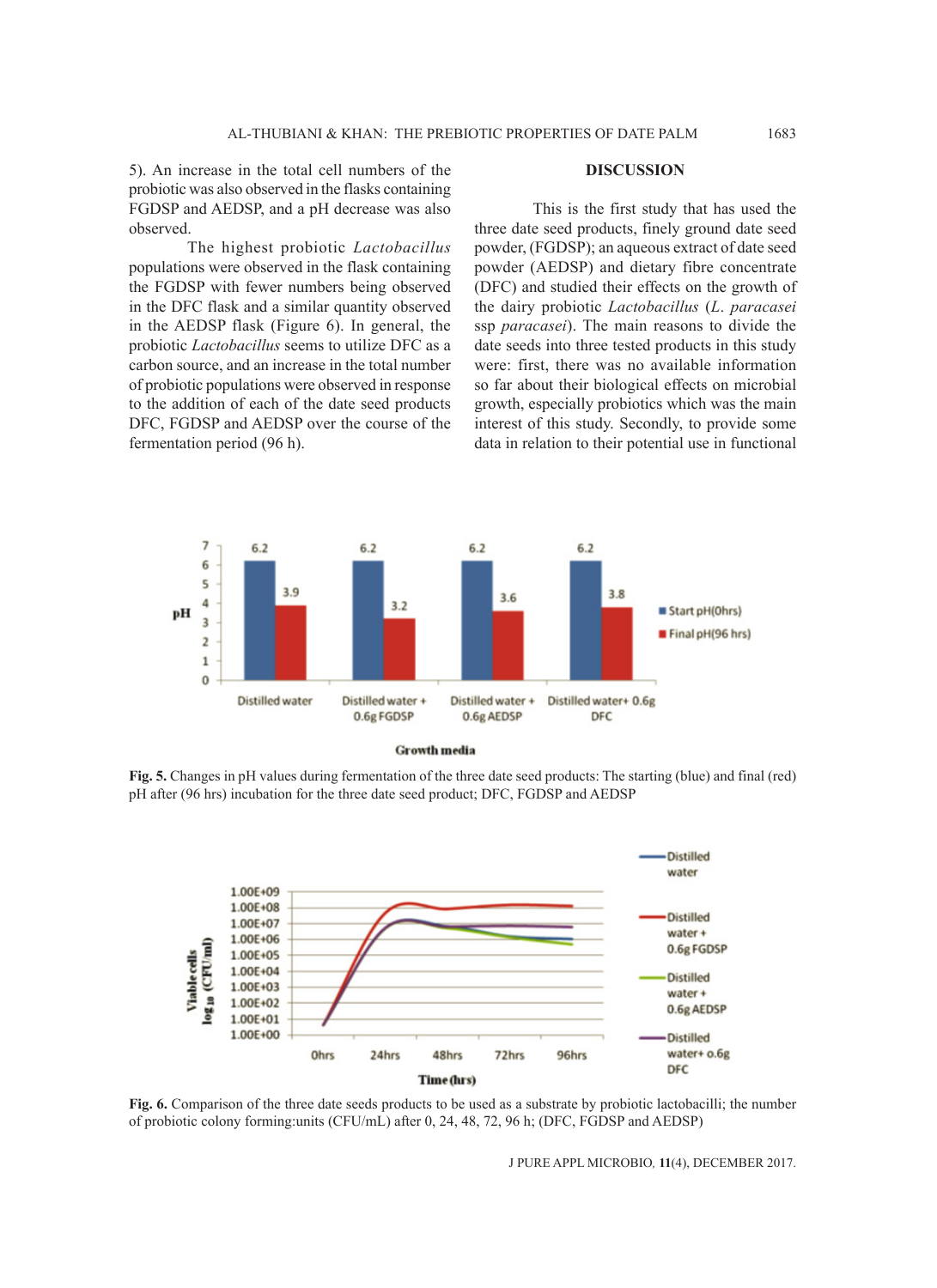foods that may serve as basic preliminary data in further studies.

This study has shown that date seeds could provide a suitable carbon source for probiotic fermentations and demonstrated their potential as a prebiotic. The viable count of the isolated LAB (probiotic) from Actimel yoghurt was  $1.21 \times 10^7$ CFU/g. This value is within the range of the recommended value of total viable LAB in yoghurt which is between  $1 \times 10^6$  to  $5 \times 10^8$ , depending on the characteristics of the yoghurt, such as its acidity (22). MRS-Oxoid is the recommended medium for isolation and enumeration of lactic acid bacteria (probiotics), because it contains glucose and peptone that provide carbon and nitrogen sources to support growth, as well as additional elements such as tween 80 (Polysorbate80) and other minerals like ammonium citrate and magnesium sulphate as growth factors which support the growth of LAB and inhibit the growth of other microorganisms (21). The commercially available medium was used to recover the probiotic cultures and to enumerate them during this study. The medium was also prepared in the laboratory in its modified form which did not contain a carbon source so that it could be supplemented with the date seed products e.g. FGDSP in the first fermentation assay, to study that potential of date kernels as a carbon source for prebiotic fermentation.

An increase in the number of the probiotic population in the flask that contained date seed powder was observed in the first fermentation assay. This may result from adding the FGDSP to the fermentation. Generally, date seeds contain high amounts of total carbohydrates, 83.1% as reported by (15). Thus, the probiotic *Lactobacillus* may have utilized the date powder (FGDSP) as an additional carbon source to support its growth and to increase the total numbers of bacteria in the population. One of the observations in this study indicates that growth of the probiotic was supported for 24 to 48 hr of incubation in the distilled water in a negative control in the fermentation assays. This may have resulted from carryover of residual nutrients from the inoculum, which were available to use by microorganisms. Thus, the number of bacteria in the negative control slightly increased during the first day of the fermentation, but thereafter, the total number of bacterial population dramatically decreased because there were not sufficient nutrients to support the microbial growth and cell death, perhaps from osmotic lysis, in that negative control flask happened later.

In the second fermentation assay, the aqueous extract of date seed powder (AEDSP) was investigated for its effect on the growth of the probiotic cultures. The total microbial populations were less than those reported with the FGDSP used in the first fermentation assay. But if we compare the AEDSP fermentations with the control fermentions in that assay, generally, the total bacterial numbers in the fermenter vessels with the date product were more than with the control. This may be due to the fact that the probiotics used the date seeds extract as a carbon source.

The last fermentation assay was carried out to confirm the results from the first and second fermentation assays and to study the ability of the probiotic *Lactobacillus* to control the growth foodborne pathogens and to investigate the prebiotic properties of date palm DFC in stimulating probiotic *Lactobacillus* bacteriocin production was also investigated.

An increase in the total numbers of viable bacteria in the FGDSP and AEDSP fermentations (Figure 9) confirmed that these two date seed products could provide a suitable carbon source to support microbial growth. The investigations that were carried out in the extracted dietary fiber concentrates (DFC) demonstrated that the total numbers of probiotic bacteria were increased in the first 72 h of incubation whereas the total bacterial populations decreased after 48 h incubation as shown in. Thus, as DFC was utilized by the probiotic cultures, it may act as a prebiotic. The pH values were decreased from 6.2 at the start of fermentation to a pH between 3.2 and 3.9 in all the fermentation assays, which indicated that date seed did not stop one of the main important features for the probiotic to be functional, which is to produce acids. The results of the antimicrobial activities of the three date seed products that were investigated in this study indicated that no significant zones of inhibition were observed around the three test discs in the agar diffusion assay compared with the positive control which measured (5 mm) and the negative control. One of the scientific criteria for functional food ingredients to be recognized and classified as a prebiotic is that it inhibits the growth of pathogenic bacteria (23). Hence, in general,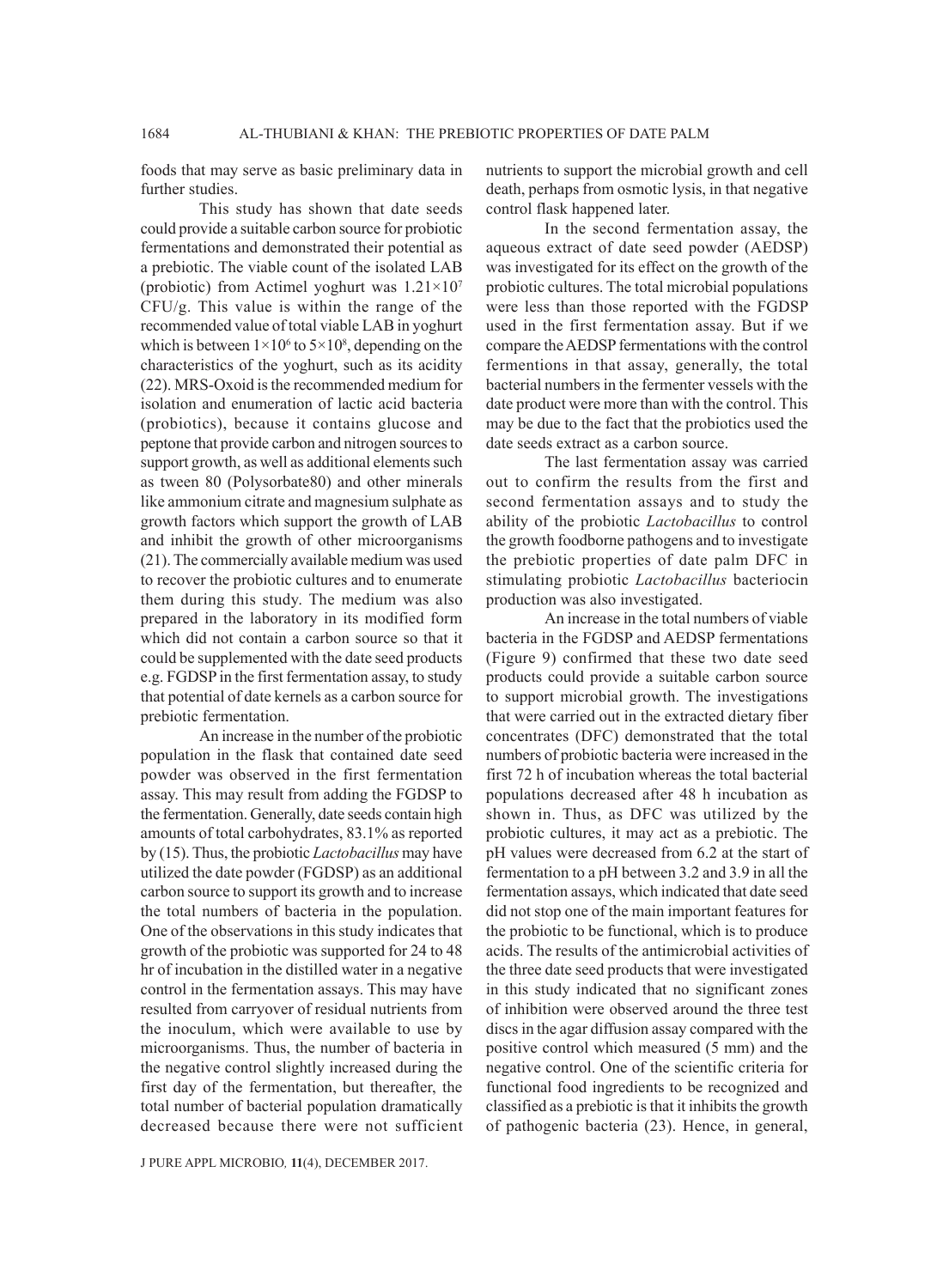reducing the pH values in this study was evidence to indicate that DFC from date seeds may be used as prebiotic. However, this result should be taken into account in further studies.

# **CONCLUSION**

Most studies performed on date seeds have investigated only their chemical composition. Recent studies have reported the potential use of date kernels in functional foods, especially those containing a large amount of carbohydrates and specifically dietary fibre. However, the present study to the best of my knowledge, this is the first time that microbiological studies on date kernels have been presented. This study has shown that the two date palm substrates FGDSP and AEDSP can potentially be utilized as carbon sources suitable for bacterial fermentation. The DFC exhibited the potential to be used as a novel source of prebiotic by increasing the population of probiotic *Lactobacillus paracasei* ssp *paracasei* with a concomitant decrease in the pH values of the medium.

This study proposes that date kernels could potentially be a cheap source of prebiotics and could easily be utilized as a functional food ingredient, converting a waste product into an economically viable food substrate. However, further investigations need to be carried out by in suitable animal model to corroborate the potential prebiotic effect of the date palm (*Phoenix dactylifera L.)* seed product dietary fibre concentrate (DFC).

#### **REFERENCES**

- 1. Gibson, G. R., Roberfroid, M. B. Dietary modulation of the human colonic microbiota: introducing the concept of prebiotics. 1995; **125,** 1401.
- 2. Gibson, G. R., Probert, H. M., Loo, J. V., Rastall, R. A., Roberfroid, M. B. Dietary modulation of the human colonic microbiota: updating the concept of prebiotics. *Nutr. Res. Rev.,* 2004; **17**: 259-75.
- 3. Wang, Y. Prebiotics: Present and future in food science and technology. *Food Res. Int.,* 2009; **42**: 8-12.
- 4. Mandalari, G., Nueno-Palop, C., Bisignano, G., Wicham, M. S. J., Narbad, A. Potential prebiotic properties of almond (*Amygdalus communis*

L.) seeds? *Appl. Environ. Microbiol.,* 2008; **74**: 4264-70.

- 5. Mandalari, G., Nueno Palop, C., Tuohy, K., Gibson, G. R., Bennett, R. N., Waldron, K. W., Bisignano, G., Narbad, A., Faulds, C. B. *In vitro* evaluation of the prebiotic activity of a pectic oligosaccharide-rich extract enzymatically derived from bergamot peel. *Appl. Microbiol. Biotechnol.,* 2007; **73**: 1173-9.
- 6. Menne, E., Guggenbuhl, N. Fn-type chicory inulin hydrolysate has a prebiotic effect in humans. *J. Nutr.,* 2000; **130:** 1197-1199.
- 7. Rao, V. A. The prebiotic properties of oligofructose at low intake levels. *Nutr. Res.,*  2001; **21**: 843-8.
- 8. Tuohy, K. M., Ziemer, C. J., Klinder, A., Knobel, Y., Pool-Zobel, B. L., Gibson, G. R. A human volunteer study to determine the prebiotic effects of lactulose powder on human colonic microbiota. *Microb. Ecol. Health Dis.,* 2002; **14:** 165-173.
- 9. Amer, W. M. Taxonomic and documentary study of food plants in Ancient Egypt. Ph.D. Thesis, 1994; Cairo University.
- 10. Mcclintock, E. Arecaceae palm family. The Jepson Manual: 1993; http://ucjeps.berkeley.edu/cgibin/get\_JM\_treatment.pl?Phoenix+dactylifera.
- 11. Hussein, A. S., Al-Haami, G. A., Khalil, Y. H. The use of dates and date pits in broiler starter and finisher diets. *Biores. Technol.,* 1998; **66**: 219-24.
- 12. Al-Farsi, M. A., Lee, C. Y. Optimization of phenolics and dietary fibre extraction from date seeds. *Food Chem.,* 2008; **108**: 977-85.
- 13. Al-Farsi, M., Alasalvar, C., Al-Abid, M., Al-Shoail, K., Al-Amry, M., Al-Rawahy, F. Compositional and functional characteristics of dates, syrups, and their by-products. *Food Chem. try,* 2007; **104**: 943-7.
- 14. Al-Dhaheri, A., Al-Hadrami, G., Aboalnaga, N., Wasfi, I., Elridi, M. Chemical composition of date pits and reproductive hormonal status of rats fed date pits. *Food Chem.,* 2004; **86**: 93-7.
- 15. Besbes, S., Blecker, C., Deroanne, C., Drira, N. E., Attia, H. Date seeds: chemical composition and characteristic profiles of the lipid fraction. *Food Chem.,* 2004; **84**: 577-84.
- 16. Hamada, J. S., Hashim, I. B., Sharif, F. A., Usda, A. R. S. Preliminary analysis and potential uses of date pits in foods. *Food Chem.,* 2002; **76:** 135-37.
- 17. Al-Hooti, S., Sidhu, S. S., Gabazard, H. Chemical composition of seeds of date fruit cultivars of United Arab Emirates. *J. Food Scie. Technol.,*  1998; **35**: 44-46.
- J PURE APPL MICROBIO*,* **11**(4), DECEMBER 2017. 18. Attalia, A. M., Harraz, F. M. Chemical